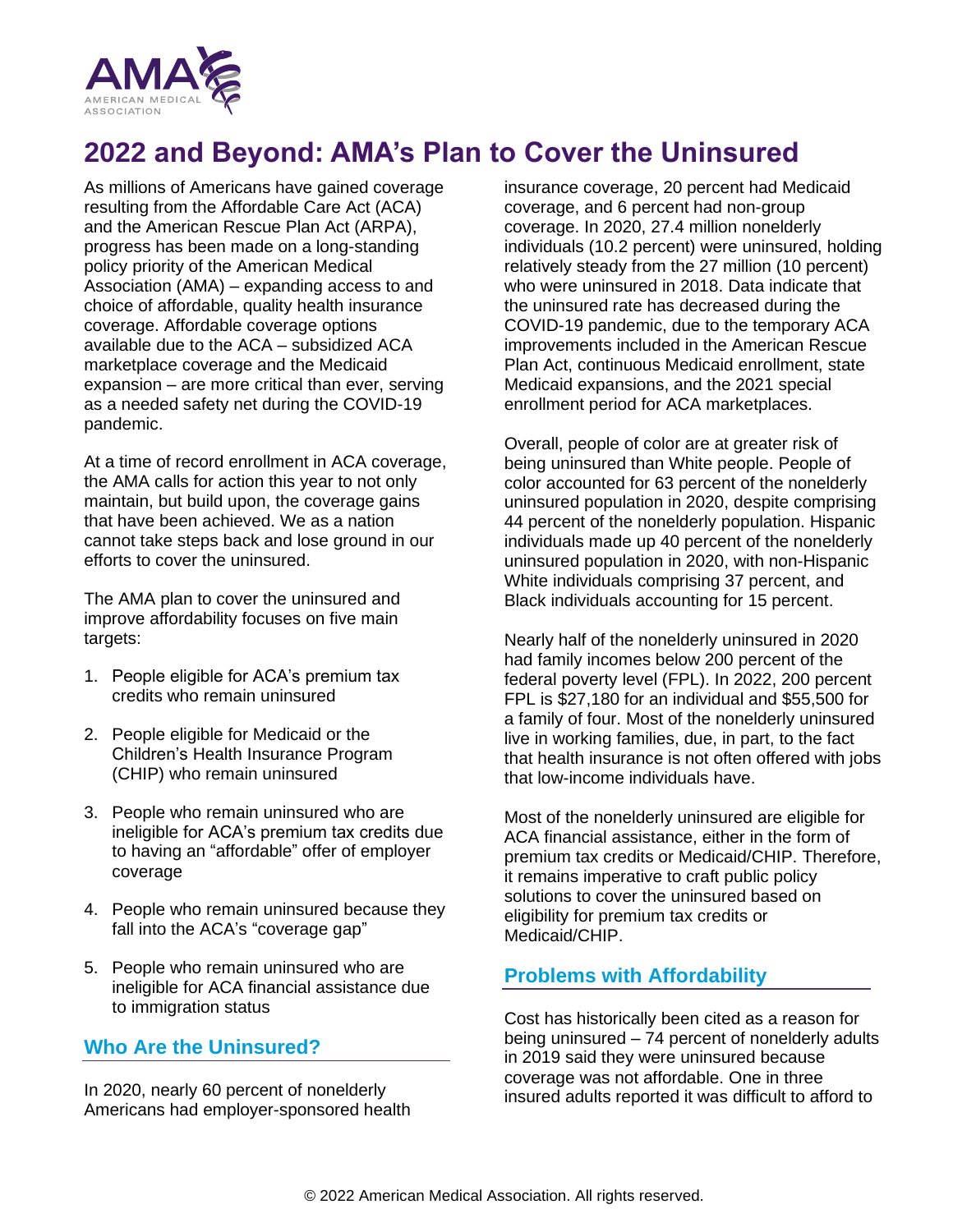pay their deductible. In addition, approximately one in four insured adults reported difficulties in paying the cost of health insurance premiums monthly, as well as the cost sharing associated with physician visits and prescription drugs. Overall, approximately half of US adults reported they or a family member delayed or skipped needed health care or dental care in the past year due to cost.

Premium costs can serve as a factor contributing to individuals being uninsured, as well as in their health plan selection, potentially driving individuals to select plans with lower premiums, but higher deductibles and cost-sharing responsibilities. For the 2022 open enrollment period, the average premium was \$585 per month before any application of premium tax credits. However, premiums were reduced significantly for those eligible for premium tax credits, which constitute most ACA marketplace enrollees – the average premium tax credit for all consumers was \$505 per month. Overall, the average premium after the application of premium tax credits was \$133 per month. In the employer market, in 2021, the average annual employee contribution for self-only coverage was estimated to be \$1,299, while the average annual employee contribution for family coverage was estimated to be \$5,969.

Once covered, individuals can face high deductibles and other cost-sharing responsibilities. In 2022, assessing the states with federally facilitated or partnership exchanges, the average deductible in plans with combined medical and prescription drug deductibles was \$7,051 for bronze plans and \$4,753 for silver plans. Cost-sharing reductions bring down the deductibles of silver plans for individuals who are eligible. As a result, in 2022, the average deductible for a silver plan was reduced to \$146 for individuals with incomes between 100 and 150 percent FPL, \$756 for those with incomes between 150 and 200 percent FPL, and \$3,215 for those with incomes between 200 and 250 percent FPL.

For the 85 percent of covered employees that had a general annual deductible in 2021, the average annual deductible for employee-only coverage was \$1,669. Aggregate annual

deductibles for employer-sponsored family coverage were higher, ranging from \$3,000 for preferred provider organization (PPO) plans, to \$4,705 for high-deductible plans with a taxpreferred savings option.

Therefore, the AMA believes that proposals to cover the uninsured need to include provisions to improve health insurance affordability, including for those who have difficulties affording their deductibles and other cost-sharing responsibilities, and individuals and families whose employer-sponsored coverage is unaffordable.

## **AMA Plan: Cover Uninsured Eligible for ACA's Premium Tax Credits**

Nearly four in 10 of the remaining nonelderly uninsured in 2020 are eligible for ACA's premium tax credits. Reasons for this population remaining uninsured include simply not being aware of the financial assistance available to them under the ACA, which has since been temporarily enhanced by the American Rescue Plan Act through the end of 2022. In addition, for those not eligible for significant premium and cost-sharing assistance, premiums and cost-sharing responsibilities continue to be viewed as unaffordable.

**The AMA urgently calls for ARPA subsidies, which increase the generosity of premium tax credits to improve premium affordability and incentivize tax credit eligible individuals to get covered, to be extended beyond 2022.** Generally, individuals and families with incomes above 100 percent FPL (133 percent in Medicaid expansion states) are eligible for refundable and advanceable premium tax credits to purchase coverage on health insurance exchanges. The size of premium tax credits is based on household income relative to the cost of premiums for the benchmark plan, which is the second-lowest-cost silver plan offered on the exchange. The premium tax credit thereby caps the percentage of income that individuals pay for their premiums.

ARPA temporarily – for 2021 and 2022 – lowered the cap on the percentage of income individuals are required to pay for premiums of the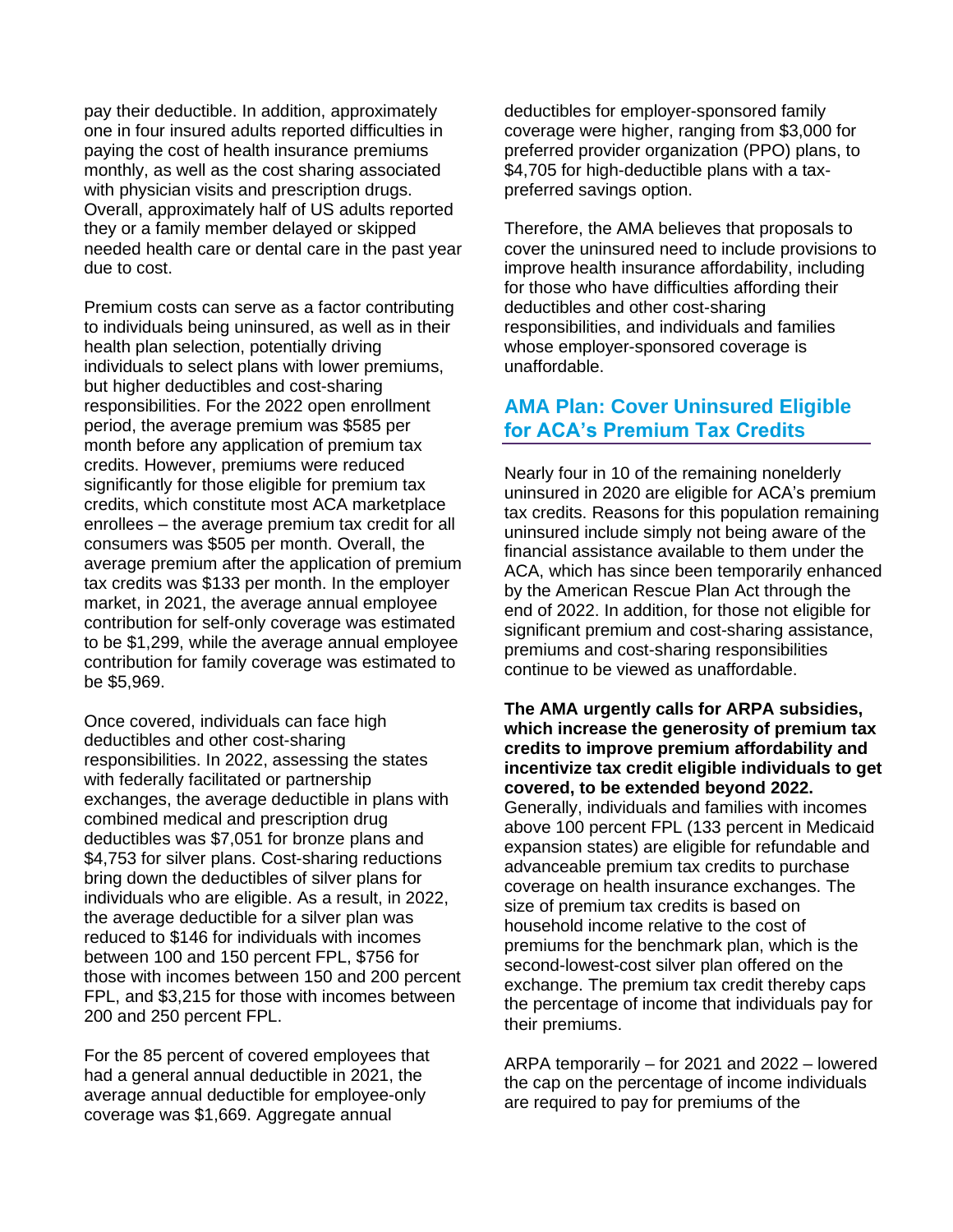benchmark plan. If action is not taken to extend these ARPA subsidies beyond 2022, premiums could double for millions of exchange plan enrollees, with the steepest premium increases to be experienced by those with the lowest incomes. Such premium increases will impact whether current exchange plan enrollees stay covered, and may cause them to switch to a plan with higher deductibles and cost-sharing requirements. The AMA supports measures to permanently increase the generosity of premium tax credits, by tying premium tax credit size to gold-level instead of silver-level plan premiums, and/or lowering the cap on the percentage of income individuals are required to pay for premiums of the benchmark plan.

**The AMA supports permanently eliminating the subsidy "cliff," thereby expanding eligibility for premium tax credits beyond 400 percent FPL past 2022.** The American Rescue Plan Act temporarily eliminated the subsidy cliff for two years; approximately 3.7 million people gained subsidy eligibility thanks to this ARPA provision. Premiums of the second-lowest-cost silver plan for individuals with incomes at and above 400 percent FPL (\$51,520 for an individual and \$106,000 for a family of four based on 2021 federal poverty guidelines) are now capped at 8.5 percent of their income. Without a permanent elimination of the subsidy cliff, individuals and families with higher incomes will again be ineligible for any financial assistance in the form of premium tax credits, even if the income differential above 400 percent FPL is minimal. In addition, if the subsidy cliff is not eliminated beyond 2022, the impacts of other ACA improvements, including fixing the "family glitch," will be more limited.

**The AMA supports providing enhanced premium tax credits to young adults.** In order to improve insurance take-up rates among young adults and help balance the individual health insurance market risk pool, young adults ages 19 to 30 who are eligible for advance premium tax credits could be provided with "enhanced" premium tax credits—such as an additional \$50 per month—while maintaining the current premium tax credit structure which is inversely related to income, as well as the current 3:1 age

rating ratio. Smaller amounts could be provided to individuals between ages 30–35.

**The AMA supports expanding the eligibility for and increasing the size of cost-sharing reductions.** Generally, individuals and families with incomes between 100 and 250 percent FPL (between 133 and 250 percent FPL in Medicaid expansion states) also qualify for cost-sharing subsidies if they select a silver plan, which leads to lower deductibles, out-of-pocket maximums, copayments and other cost-sharing amounts. Looking ahead, extending eligibility for costsharing reductions beyond 250 percent FPL, and increasing the size of cost-sharing reductions, will lessen the cost-sharing burdens many individuals face, which impact their ability to access and afford the care they need.

**The AMA supports states and/or the federal government pursuing auto-enrollment for those individuals who qualify for zeropremium marketplace coverage.** Eligible individuals and families with incomes between 100 and 150 percent FPL (133 percent and 150 percent FPL in Medicaid expansion states) now qualify for zero-premium silver plans, effective until the end of 2022. Others remain eligible for zero-premium bronze or silver plans, after the application of any subsidies. Therefore, the targeted use of auto-enrollment for the population eligible for zero-premium marketplace coverage has the potential to achieve significant coverage gains. Notably, auto-enrollment could also be used to help minimize coverage losses following the end of the COVID-19 public health emergency. For those who lose their employersponsored health insurance coverage, state unemployment insurance systems could be leveraged to facilitate enrollment in no- or lowcost health insurance for which the newly unemployed are eligible.

**The AMA supports continued adequate funding for and expansion of outreach efforts to increase public awareness of ACA's premium tax credits.** The AMA welcomes the extensive outreach and education efforts by the Biden administration and state-run marketplaces that have played a vital role in driving higher enrollment in ACA coverage, including among members of historically marginalized and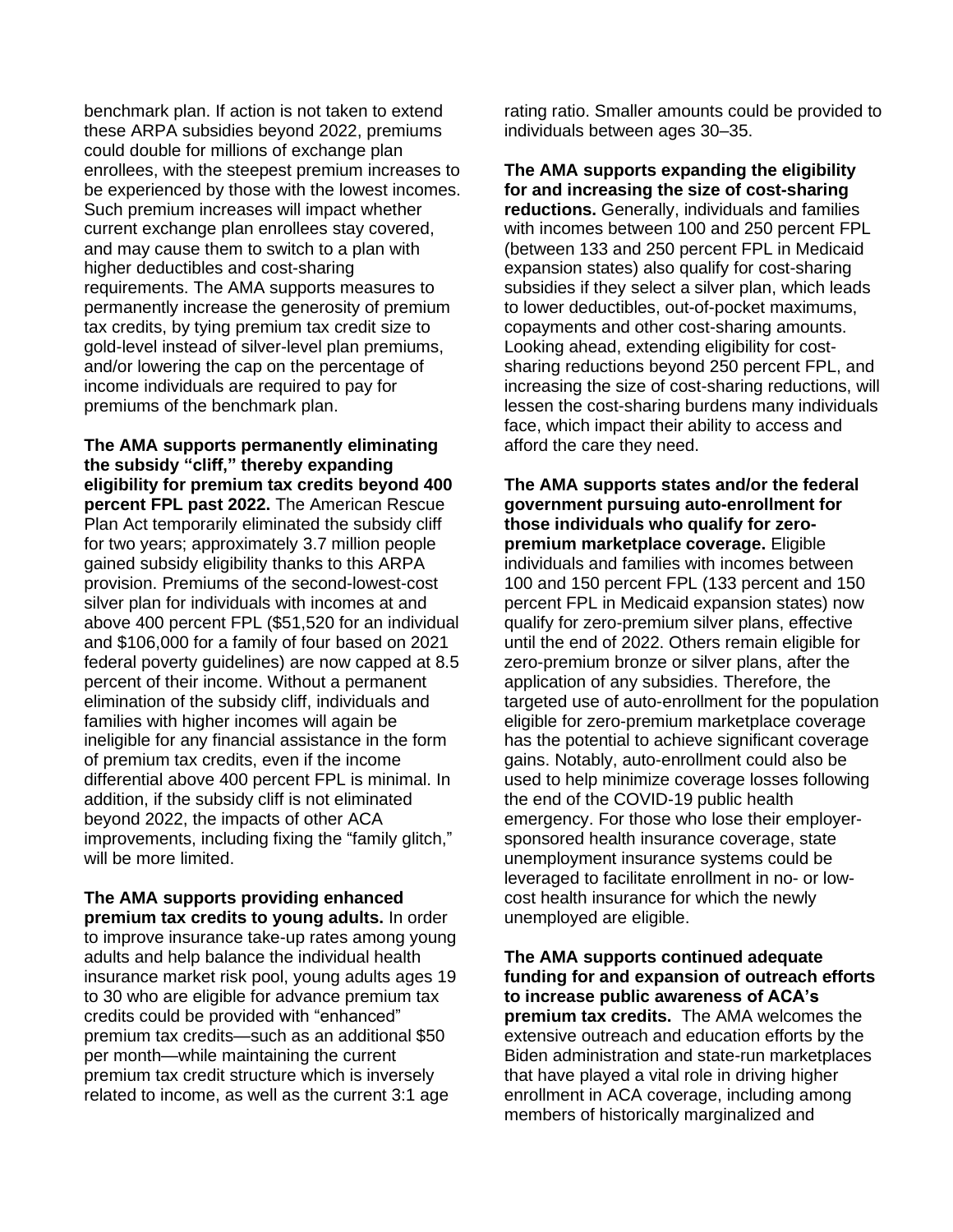minoritized communities. Such outreach and education efforts have been essential in light of the ACA enhancements included in ARPA, which made premium tax credits more generous, and available to more people. Adequately funding and expanding outreach efforts not only increases the number of people who are insured, but also helps to balance the individual market risk pool by increasing overall marketplace enrollment.

# **AMA Plan: Cover Uninsured Eligible for Medicaid or CHIP**

Seven million of the remaining nonelderly uninsured in 2020 are eligible for Medicaid or CHIP. Of this number, 4.2 million were adults and 2.8 million are children. Nearly two-thirds of the nonelderly uninsured eligible for Medicaid/CHIP are people of color, and three-quarters are in working families. Reasons for this population remaining uninsured include lack of awareness of eligibility or assistance in enrollment.

#### **The AMA supports states and/or the federal government pursuing auto-enrollment for those individuals who qualify for**

**Medicaid/CHIP.** Auto-enrolling individuals who qualify for Medicaid or CHIP coverage at no cost to them would lead to significant coverage gains among the nation's lowest-income adults and children.

#### **The AMA supports increasing and improving Medicaid/CHIP outreach and enrollment.**

Successful outreach and enrollment strategies that states have deployed to achieve and maintain coverage gains include developing and implementing broad marketing and outreach campaigns; providing, training and supporting inperson assisters; and developing and implementing streamlined eligibility and enrollment systems that can coordinate with other programs.

# **AMA Plan: Make Coverage More Affordable for People Not Eligible for ACA's Premium Tax Credits Due to Having an "Affordable" Offer of Employer Coverage**

While the American Rescue Plan Act temporarily extended premium tax credit eligibility to those with higher incomes, some individuals with an offer of "affordable" employer-sponsored health insurance coverage remain ineligible for assistance provided by ACA's premium tax credits due to how "affordability" was defined in the ACA and subsequent regulations. Without needed financial assistance, this population can continue to face unaffordable premiums and remain uninsured.

**The AMA welcomes regulatory action to fix the ACA's "family glitch."** In determining eligibility for premium tax credits, coverage for family members of an employee is considered to be affordable as long as employee-only coverage is affordable. The employee-only definition of affordable coverage pertaining to employersponsored coverage, commonly referred to as ACA's "family glitch," does not take into consideration the cost of family-based coverage, which generally is much more expensive than employee-only coverage. The average employee contribution for self-only coverage was estimated to be \$1,299 in 2021, while the average contribution for family coverage was estimated to be \$5,969. The "family glitch" leaves more than five million people – families of workers – ineligible to receive premium and cost-sharing subsidies to purchase coverage on health insurance exchanges, even though in reality they would likely have to pay well over 9.61 percent of their income for family coverage. Accordingly, these families face a difficult choice between paying very high premiums for the coverage options available to them, or going uninsured.

**The AMA supports lowering the threshold that determines whether an employee's premium contribution is "affordable," allowing more employees to become eligible for premium tax credits to purchase marketplace coverage.** Individuals eligible for premium and cost-sharing subsidies to purchase coverage on health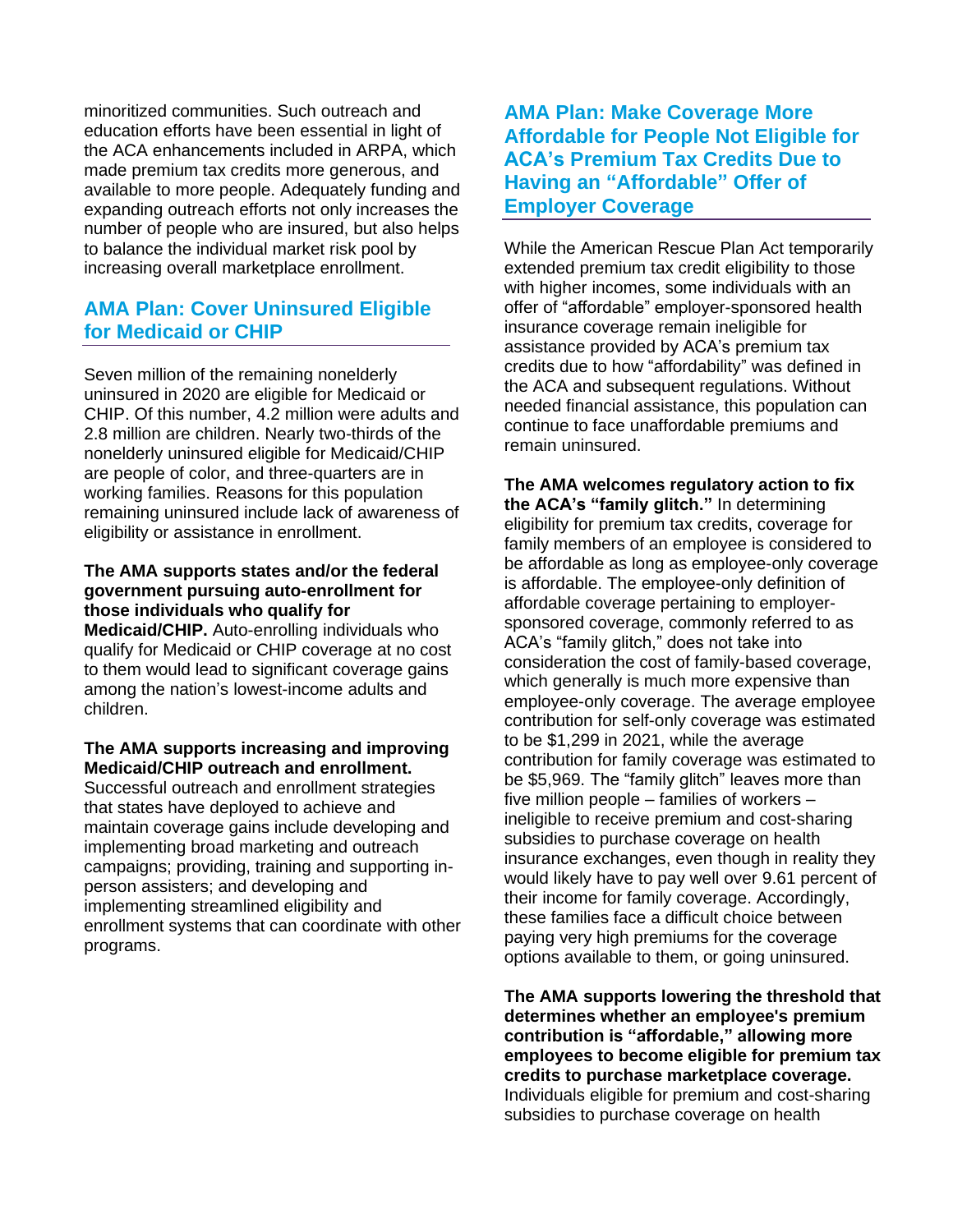insurance exchanges include US citizens, legal immigrants, and employees who are offered an employer plan that does not have an actuarial value of at least 60 percent or if the employee share of the premium exceeds 9.61 percent of income in 2022. As a result, some employees, especially those with lower incomes, are caught in a situation where the employer-sponsored coverage available to them is not affordable, yet they are not eligible for premium tax credits to purchase marketplace coverage. This affordability misalignment prevents a segment of workers from accessing coverage that would in many instances be more affordable on health insurance exchanges, especially considering that premiums of the second-lowest-cost silver plan are now capped at 8.5 percent of income for individuals with the highest incomes eligible for subsidized ACA marketplace coverage.

**The AMA supports the establishment of a permanent federal reinsurance program, and the use of Section 1332 waivers for state reinsurance programs.** Reinsurance provides payments to plans that enroll higher-cost individuals whose costs exceed a certain threshold, also known as an attachment point, up to a defined reinsurance cap. Reinsurance plays a role in stabilizing premiums by reducing the incentive for insurers to charge higher premiums across the board in anticipation of higher-risk people enrolling in coverage.

The temporary reinsurance program in place during the early years of Affordable Care Act (ACA) implementation – 2014-16 – helped stabilize premiums in the individual health insurance marketplace. For example, in 2014, insurers received reinsurance payments once an enrollee's costs exceeded \$45,000 (attachment point), covering 80 percent of enrollee costs up to \$250,000 (reinsurance cap). The \$10 billion reinsurance fund for 2014, the result of the \$63 per enrollee per year contributions, was estimated to reduce premiums by 10 to 14 percent.

Section 1332 waivers have also been approved to provide funding for state reinsurance programs. As a result, premiums are lower in 2022 in the individual market in these states than what they otherwise would have been. For

example, the Oregon Reinsurance Program reduced individual market rates by 6 percent, while Colorado's reinsurance program contributed to a 24.1 percent average decrease in premiums for 2022.

# **AMA Plan: Cover Individuals Who Fall into ACA's "Coverage Gap"**

More than two million of the remaining nonelderly uninsured in 2020 find themselves in the coverage gap – not eligible for Medicaid, and not eligible for tax credits because they reside in states that did not expand Medicaid. Approximately 60 percent of individuals who fall into the coverage gap are people of color. Three of four individuals who fall into the coverage gap reside in four states – Florida, Georgia, North Carolina and Texas. Approximately two-thirds of individuals in the coverage gap are in working families, with half working themselves. Without access to Medicaid or heavily subsidized marketplace coverage, the uninsured in the coverage gap simply do not have access to affordable coverage options.

#### **The AMA encourages all states to expand Medicaid eligibility to 133 percent FPL.** To

date, 38 states and DC have adopted the Medicaid expansion, with 12 states not adopting the expansion. States that have not yet expanded Medicaid are now eligible for a five-percentagepoint increase in their traditional Federal Medical Assistance Percentage Rate (FMAP) for two years if they implement the expansion. This incentive would provide additional funds to states that newly expand Medicaid, applicable to a large share of their Medicaid population and spending. In the near term, the five-percentage-point increase would be in addition to the current 6.2 percentage-point increase in the match rate provided under the Families First Coronavirus Response Act (FFCRA) pursuant to the COVID-19 public health emergency. Importantly, states that newly expand would also receive a 90 percent federal match for the expansion population. The AMA believes that states that newly expand Medicaid should be made eligible for three years of full federal funding.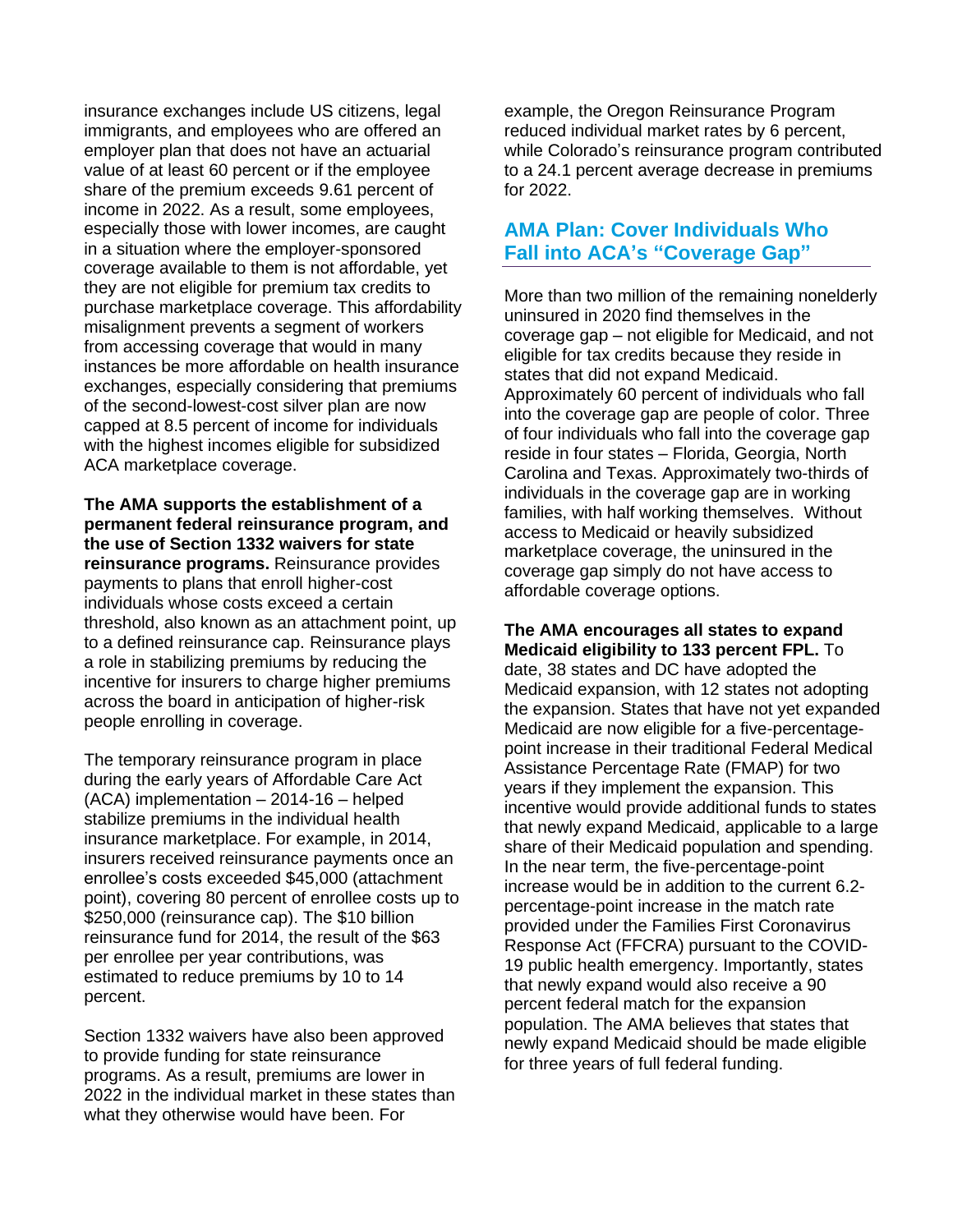**The AMA advocates that any federal approach to cover uninsured individuals who fall into the "coverage gap" make health insurance coverage available to this population at no or nominal cost, with significant cost-sharing protections.** In order to ensure that states that implemented Medicaid expansions maintain their expansions, any federal approach to close the "coverage gap" should also provide current Medicaid expansion states with additional incentives.

**The AMA advocates that any public option to expand health insurance coverage must be made available to uninsured individuals who fall into the "coverage gap" at no or nominal cost.** The AMA believes that the primary goals of establishing a public option are to maximize patient choice of health plan and maximize health plan marketplace competition. And, for those individuals who fall into the "coverage gap" in states that do not expand Medicaid, a public option has the potential to finally provide them with an affordable coverage option.

That being said, physician payments under any public option must be established through meaningful negotiations and contracts. Physician payments under any public option must be higher than prevailing Medicare rates and at rates sufficient to sustain the costs of medical practice. Public option proposals should not require provider participation and/or tie physician participation in Medicare, Medicaid and/or any commercial product to participation in the public option. A public option must be financially selfsustaining, have uniform solvency requirements, and not receive advantageous government subsidies in comparison to those provided to other health plans.

# **AMA Plan: Provide Coverage Options to Uninsured Ineligible for ACA Financial Assistance Due to Immigration Status**

Nearly four million of the nonelderly uninsured are ineligible for ACA financial assistance due to their immigration status. Overall, lawfully present and undocumented immigrants were significantly more likely to be uninsured than citizens in 2020.

Among the nonelderly population, 26 percent of lawfully present immigrants and 42 percent of undocumented immigrants were uninsured, compared to eight percent of citizens. Critically, noncitizen children are more likely to be uninsured than citizen children.

**The AMA supports extending eligibility to purchase ACA marketplace coverage to undocumented immigrants and Deferred Action for Childhood Arrivals (DACA) recipients, with the guarantee that health plans and ACA marketplaces will not collect and/or report data regarding enrollee immigration status.** Undocumented immigrants are not eligible to purchase coverage through the ACA marketplaces, even if they pay the full cost because they are not eligible for subsidies. In addition, they are not eligible to enroll in Medicaid or CHIP. These eligibility restrictions for Medicaid, CHIP and marketplace coverage also extend to individuals with Deferred Action for Childhood Arrivals (DACA) status, as they are not considered lawfully present and remain ineligible for coverage options, according to rules issued by the Centers for Medicare and Medicaid Services.

**The AMA recognizes the potential for state and local initiatives to provide coverage to immigrants without regard to immigration status.** With the current coverage restrictions facing undocumented immigrants, some states and localities have established programs to provide coverage to certain groups of immigrants regardless of immigration status, without the use of federal funds.

# **AMA Plan: Reverse Actions That Negatively Impacted Health Insurance Gains**

The AMA is highly concerned that recent legislative and regulatory actions have negatively impacted the health insurance achievements of the ACA. Steps need to be taken to reverse these actions to ensure that coverage gains under the ACA can be maximized, and individuals are enrolled in insurance coverage that guarantees coverage of pre-existing conditions.